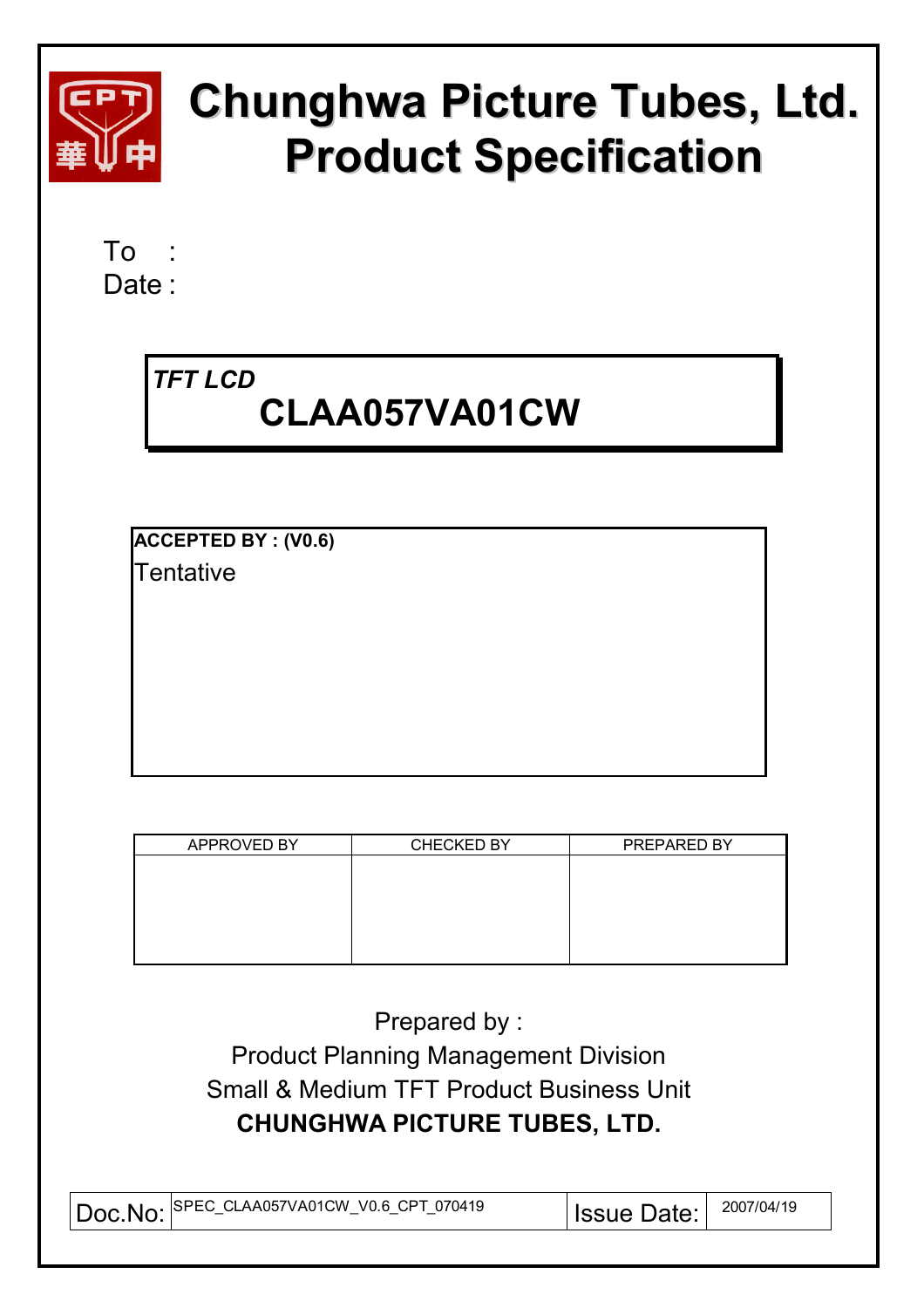### **REVISION STATUS**

| Revision<br><b>Notice</b> | Description                       | Page | Rev. Date |
|---------------------------|-----------------------------------|------|-----------|
| 0.0                       | <b>First revision (Tentative)</b> |      | 2006/9/6  |
|                           |                                   |      |           |
|                           |                                   |      |           |
|                           |                                   |      |           |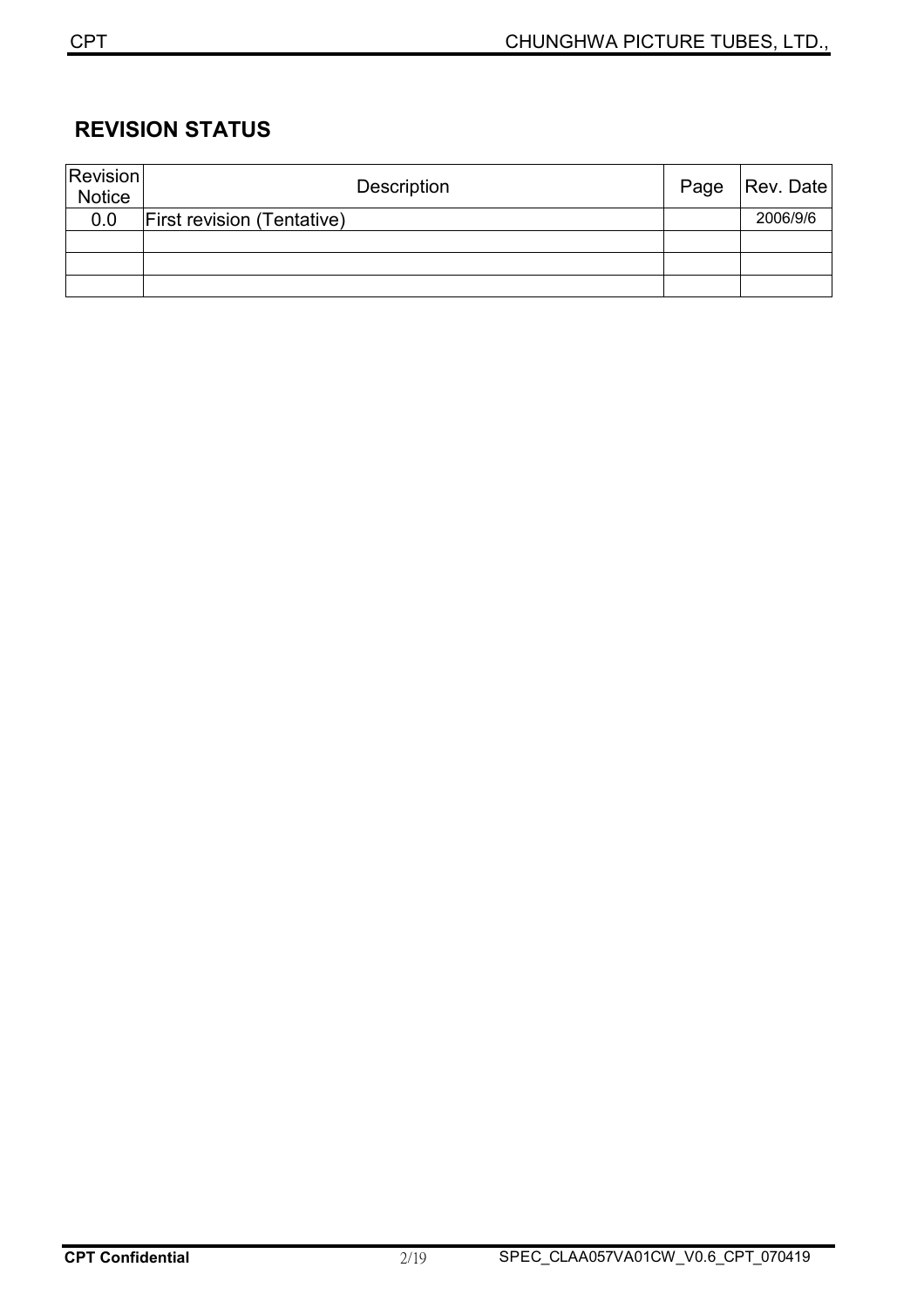# **CONTENTS**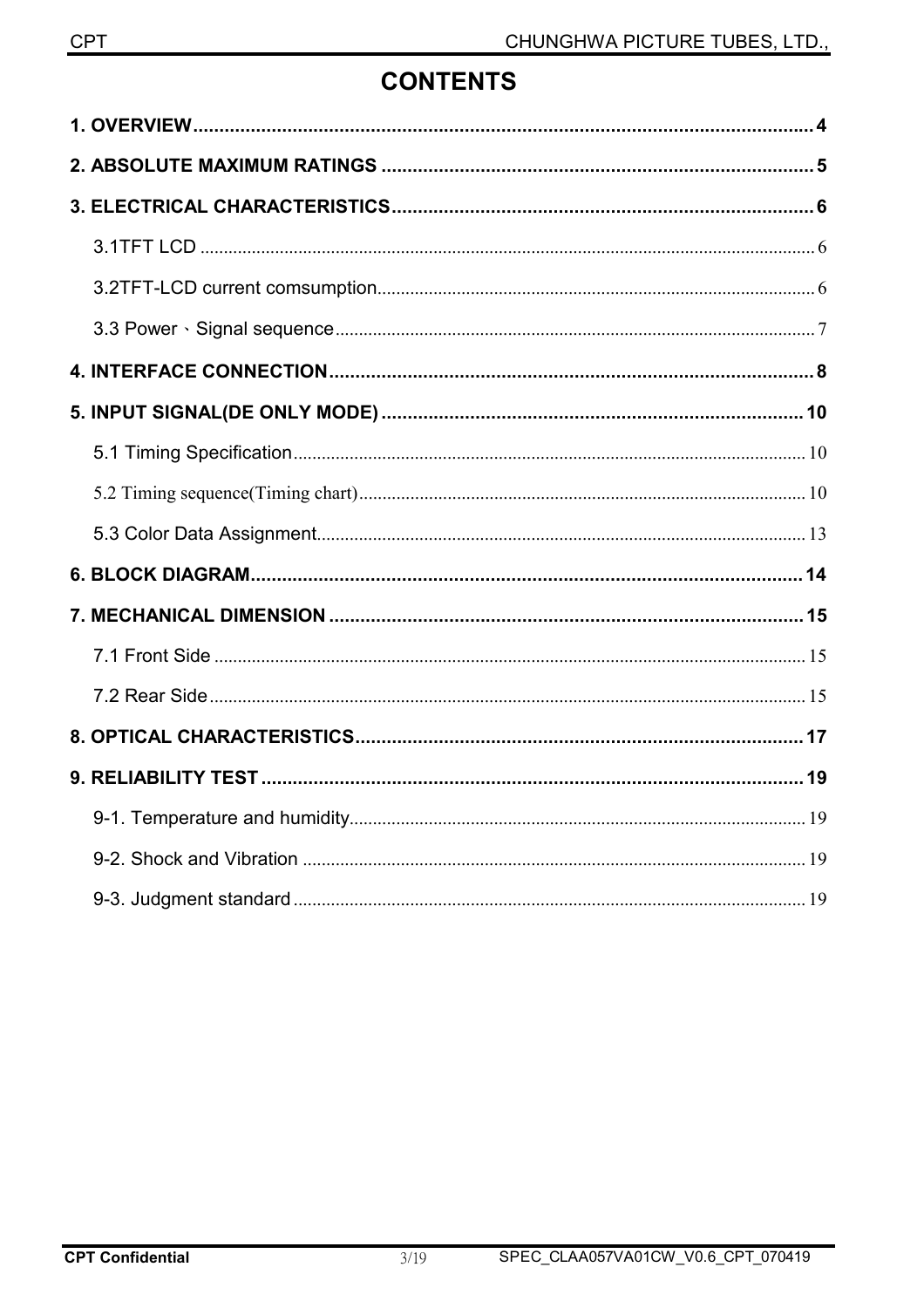#### **1. OVERVIEW**

CLAA057VAO1CW is 5.7ʵ color TFT-LCD(Thin Film Transistor Liquid Crystal Display)module composed of LCD panel,driver ICs,control circuit,and LED backlight.

The 14.52cm(5.7") screen produces a high resolution image that is composed of 640×480 pixel elements in a stripe arrangement.Display 262K colors by 6 Bit R.G.B signal input.Use 3.3 Voltage to drive the power of LCD system,and 5 Voltage to drive the LED back light.

General specifications are summarized in the following table:

| <b>ITEM</b>                        | <b>SPECIFICATION</b>          |
|------------------------------------|-------------------------------|
| Panel Size                         | 5.7 inch(panel diagonal)      |
| Display Area (mm)                  | 116.16(W)×87.12(H)            |
| Number of Pixels                   | 640×3(H)×480(V)               |
| Pixel Pitch (mm)                   | $0.1815(H) \times 0.1815(V)$  |
| <b>Color Pixel Arrangement</b>     | RGB vertical stripe           |
| Display Mode                       | Normally white                |
| Number of colors                   | 262,144                       |
| <b>Viewing Direction</b>           | 6 o'clock                     |
| Response Time (Tr+Tf)              | 30 <sub>ms</sub>              |
| Brightness( $cd/m2$ )              | 220nit(typ)                   |
| NTSC ratio                         | 50%                           |
| Viewing Angle(BL on, $CR \ge 10$ ) | 140 degree(H) , 100 degree(V) |
| Electrical Interface(data)         | TTL                           |
| Power consumption(W)               | 2W                            |
| Outline Dimension(in mm)           | 127(W)×100(H)×6.6(D)          |
| Weight(g)                          | 110 <sub>g</sub>              |
| BL unit                            | LED                           |
| <b>Surface Treament</b>            | Anti-Glare, Hardness: 3H      |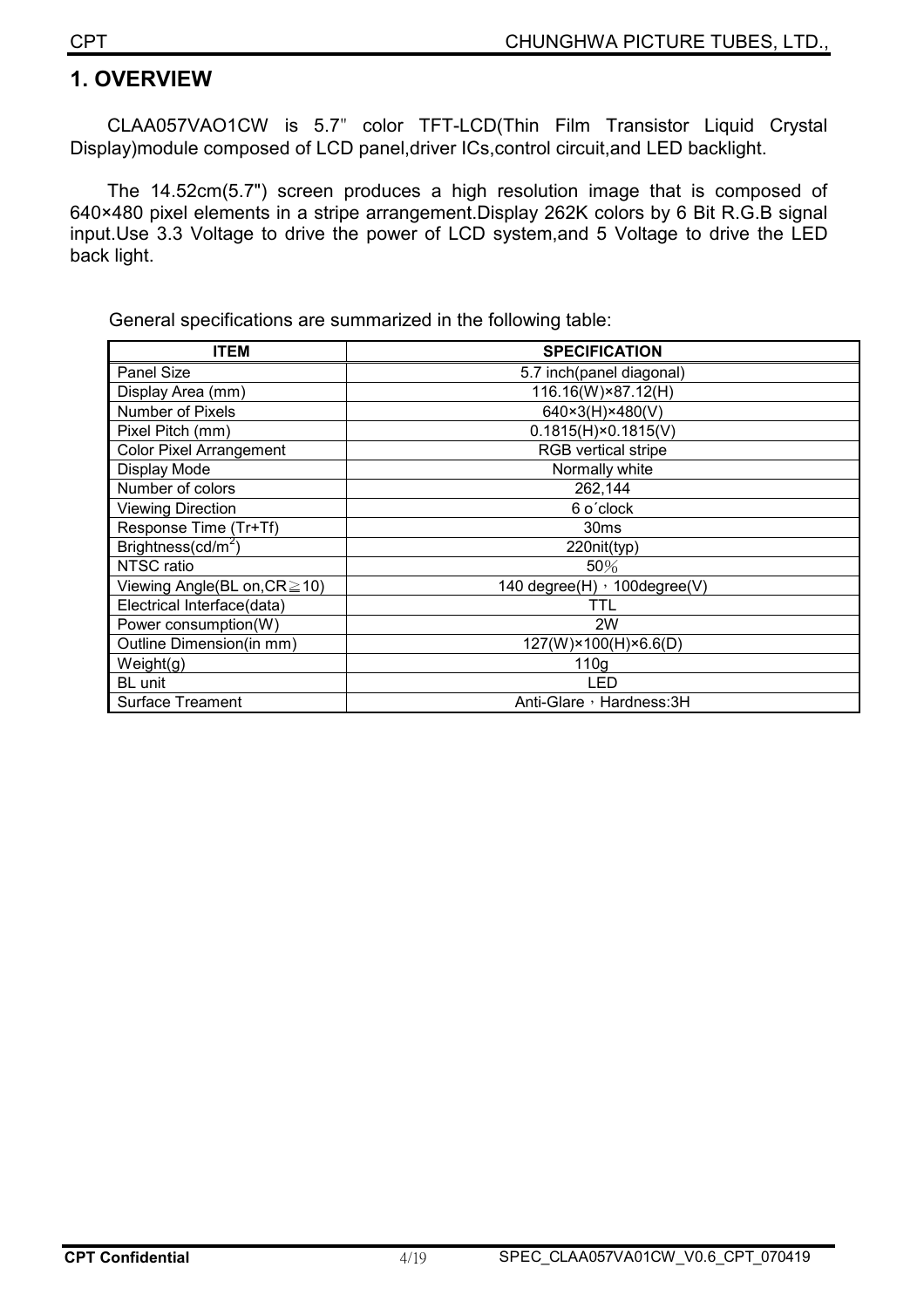# **2. ABSOLUTE MAXIMUM RATINGS**

| <b>Item</b>                  | Symbol                           | Min.   | Max.        | <b>Unit</b> | <b>Note</b> |  |
|------------------------------|----------------------------------|--------|-------------|-------------|-------------|--|
| Power Supply Voltage         | Vcc                              | $-0.5$ | 5.0         |             |             |  |
| Signal Input Voltage         | DCLK, DE, R0, G0<br>B0~R5,G5,B5, | $-0.5$ | $Vec + 0.5$ |             |             |  |
|                              | <b>VESDc</b>                     | $-200$ | $+200$      |             | $*2)$       |  |
| <b>Static Electricity</b>    | <b>VESDm</b>                     | $-15K$ | $+15K$      |             |             |  |
| <b>ICC Rush Current</b>      | <b>IRUSH</b>                     |        |             |             | *3)         |  |
| <b>Operation Temperature</b> | $\mathsf{I}_{\mathsf{op}}$       | $-30$  | 85          | $\sim$      | $*1$        |  |
| Storage Temperature          | $\mathsf{\Gamma}_{\mathsf{stg}}$ | -40    | 95          | $\sim$      | $*1$        |  |

Remarks:

\*1) If users use the product out off the environmemt operation range (temperature and humidity), it will concern for visual quality.

\*2) Test Condition: IEC 61000-4-2 , VESDc : Contact discharge to input connector VESDm: Contact discharge to module

\*3) The input pulse-current measurement system as below:



Control signal:High(+3.3V)→Low(GND) Supply Voltage of rising time should be from R3 and C2 tune to 550 us.

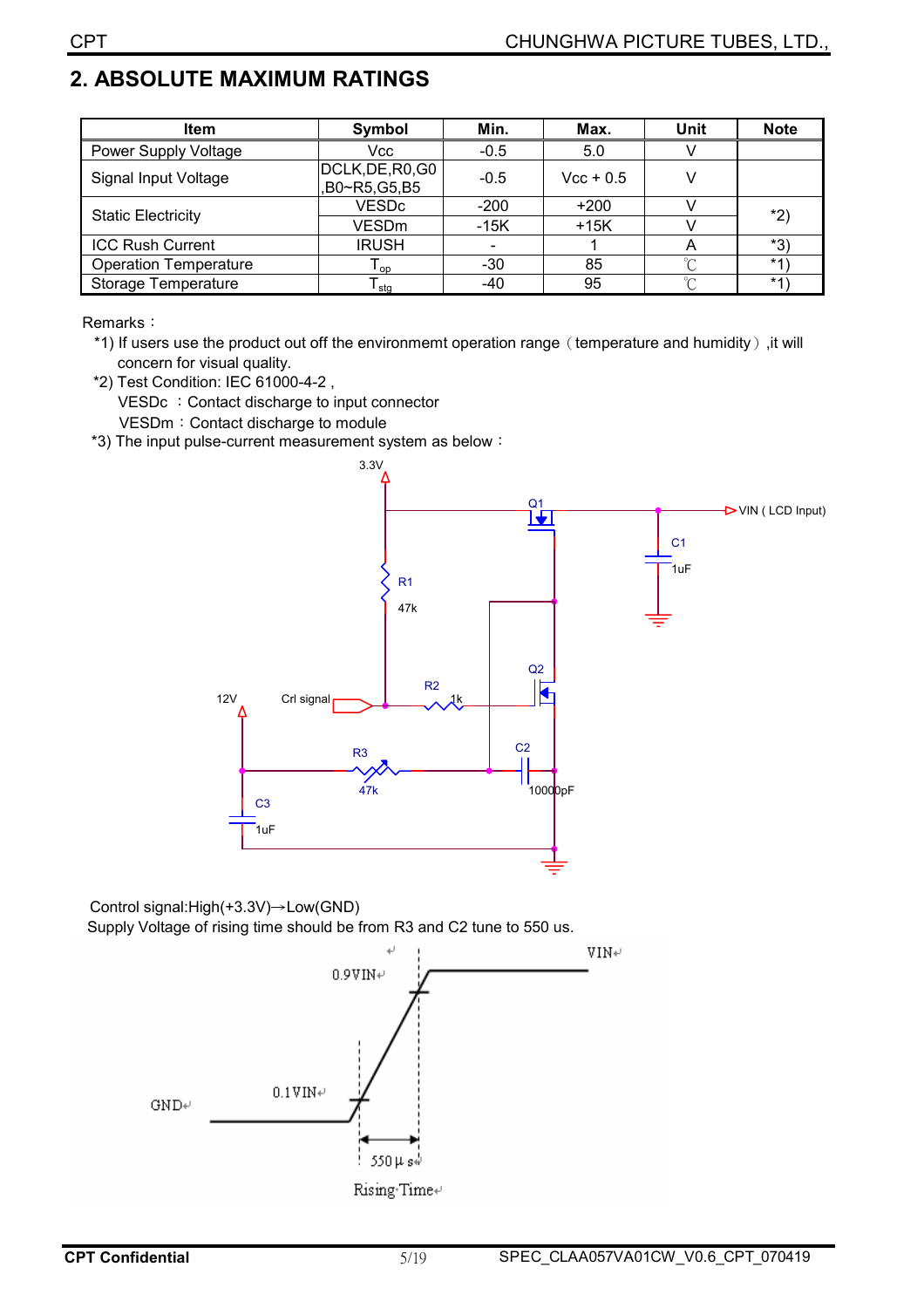# **3. ELECTRICAL CHARACTERISTICS**

| 3.1TFT LCD                   |                 |                |       |                |             |             |
|------------------------------|-----------------|----------------|-------|----------------|-------------|-------------|
|                              |                 |                |       |                |             | Ta=25 $°C$  |
| <b>Item</b>                  | Symbol          | Min.           | Тур   | Max.           | <b>Unit</b> | <b>Note</b> |
| Power Supply Voltage For LCD | $V_{\rm CC}$    | 3.0            | 3.3   | 3.6            |             | $*1$        |
| Power Supply Voltage For LED | $V_{LED}$       | 4.5            | ხ     | 5.5            |             |             |
|                              | V <sub>IH</sub> | <b>VCC*0.7</b> | --    | <b>VCC</b>     |             |             |
| Logic Input Voltage          | $V_{IL}$        |                | $- -$ | <b>VCC*0.3</b> |             |             |
| ADJ Input Voltage            | VIH             | 3.0            |       | 3.3            |             |             |
|                              | VIL             | GND            | $- -$ | 0.3            |             |             |

#### Remarks:

\*1) VCC –dip codition:

When 2.7  $V \leq VCC < 3.0V \cdot td \leq 10ms$ .

VCC $>3.0V$ <sup>,</sup> VCC-dip condition should be same as VCC-turn-on condition.



#### 3.2TFT-LCD current comsumption

| <b>Item</b>       | <b>Symbol</b> | Min.  | T <sub>VP</sub> | Max. | Unit | <b>Note</b> |
|-------------------|---------------|-------|-----------------|------|------|-------------|
| LCD power current | Iсс           | $- -$ | 140             | 190  | mΑ   | $*4$        |
| LED power current | LED           |       | 300             | 350  | mΑ   | $*$<br>▃    |

 \*1) Typical: Under 64 gray pattern Maximum: Under black pattern



·· (a)64 Gray Pattern ······· (b)Black Pattern ··· ₽

 $*2$ ) Typical: When  $V_{LED}$  is 5.0V Maximum: When  $V_{LED}$  is 4.5V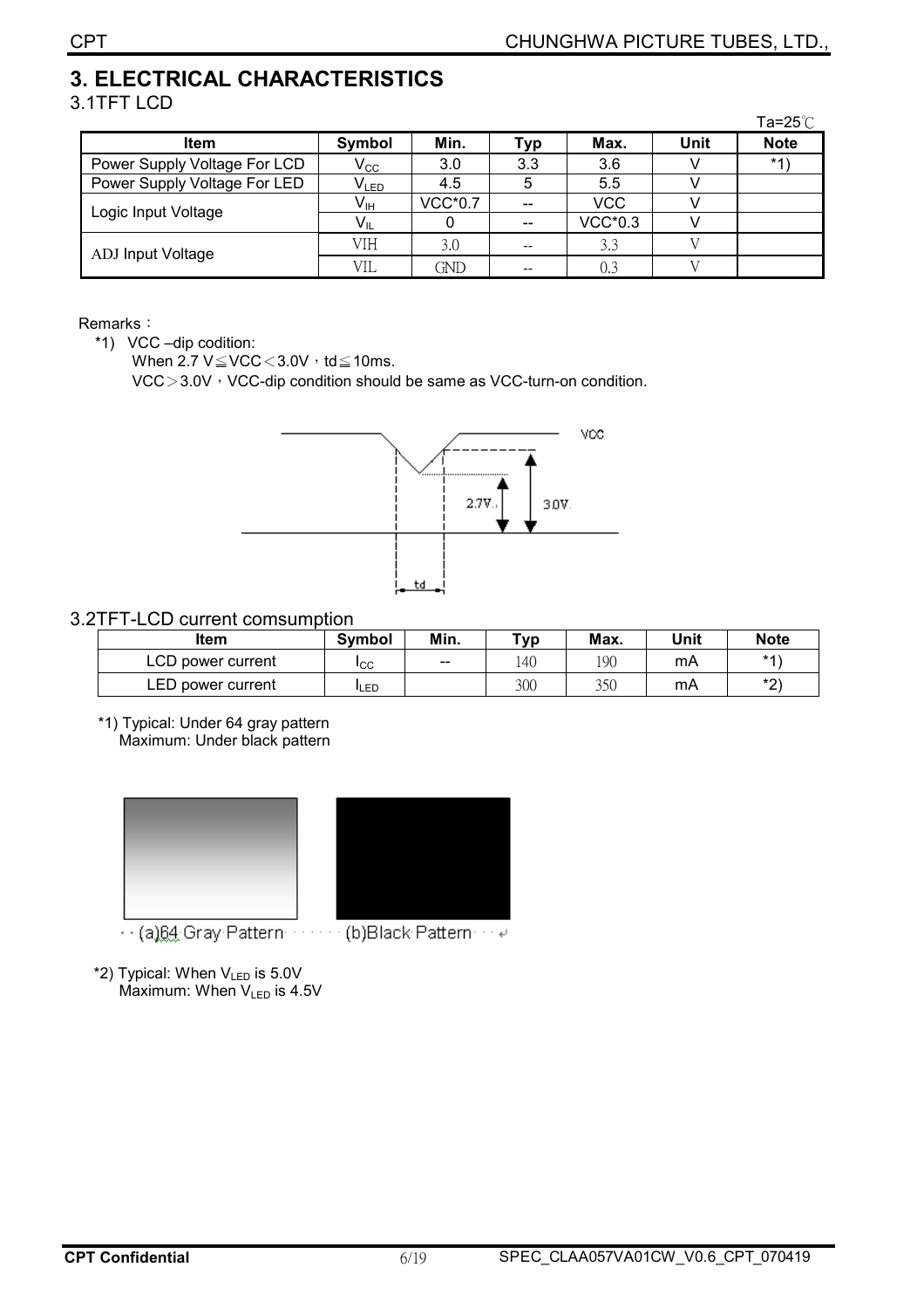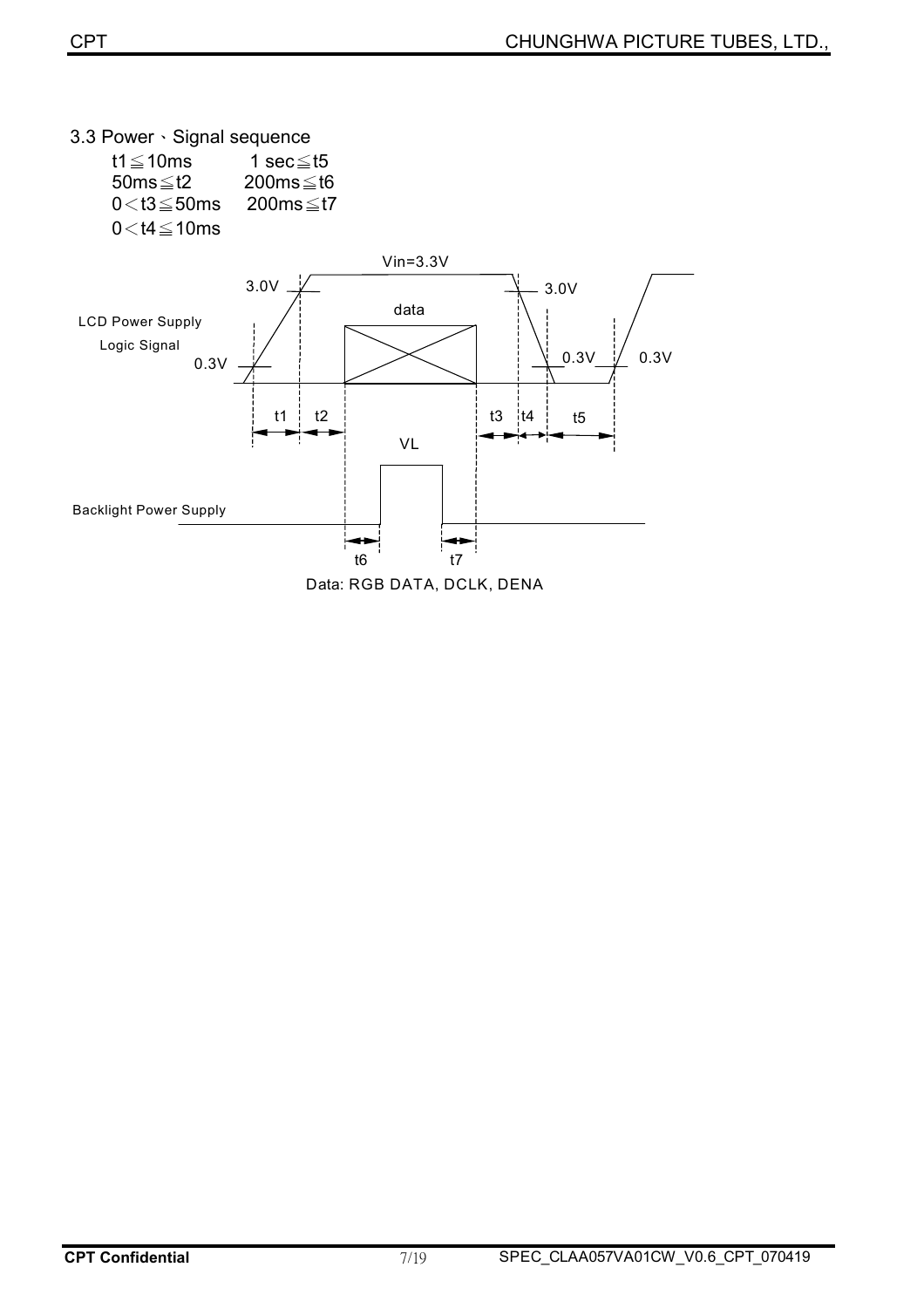(a) CN1: Starconn 089N40-000R00-G2

| Pin NO.         | <b>SYMBOL</b>               | <b>DESCRIPTION</b>           |
|-----------------|-----------------------------|------------------------------|
| $\overline{1}$  | U/D                         | Up / Down Display Control    |
| $\frac{2}{3}$   | $\overline{\text{DNS}}$     | DE / SYNC Mode Selection     |
|                 | Hsync                       | Horizontal SYNC.             |
| $\overline{4}$  | $V_{LED}$                   | Power Supply for LED         |
| $\overline{5}$  | $\mathsf{V}_{\mathsf{LED}}$ | Power Supply for LED         |
| $\,$ 6 $\,$     | $V_{LED}$                   | Power Supply for LED         |
| 7               | Vcc                         | Power Supply for LCD         |
| 8               | Vsync                       | Vertical SYNC.               |
| 9               | DE                          | Data Enable                  |
| 10              | $V_{SS}$                    | Power Ground                 |
| 11              | $V_{SS}$                    | Power Ground                 |
| 12              | ADJ                         | Adjust for LED brightness    |
| 13              | <b>B5</b>                   | Blue Data 5 (MSB)            |
| 14              | <b>B4</b>                   | Blue Data 4                  |
| 15              | B <sub>3</sub>              | Blue Data 3                  |
| 16              | $V_{SS}$                    | Power Ground                 |
| 17              | B <sub>2</sub>              | <b>Blue Data 2</b>           |
| 18              | <b>B1</b>                   | Blue Data 1                  |
| 19              | B <sub>0</sub>              | Blue Data 0 (LSB)            |
| $\overline{20}$ | $V_{SS}$                    | Power Ground                 |
| 21              | G <sub>5</sub>              | Green Data 5 (MSB)           |
| 22              | G4                          | Green Data 4                 |
| 23              | G3                          | Green Data 3                 |
| 24              | $\mathsf{V}_{\mathsf{SS}}$  | Power Ground                 |
| 25              | G <sub>2</sub>              | Green Data 2                 |
| 26              | G1                          | Green Data 1                 |
| 27              | G0                          | Green Data 0 (LSB)           |
| 28              | $\mathsf{V}_{\mathsf{SS}}$  | Power Ground                 |
| 29              | R <sub>5</sub>              | Red Data 5 (MSB)             |
| 30              | R <sub>4</sub>              | Red Data 4                   |
| 31              | R <sub>3</sub>              | Red Data 3                   |
| 32              | $\mathsf{V}_{\mathsf{SS}}$  | Power Ground                 |
| 33              | R2                          | Red Data 2                   |
| 34              | R <sub>1</sub>              | Red Data 1                   |
| 35              | R <sub>0</sub>              | Red Data 0 (LSB)             |
| 36              | $\mathsf{V}_{\mathsf{SS}}$  | Power Ground                 |
| 37              | $\mathsf{V}_{\mathsf{SS}}$  | <b>Power Ground</b>          |
| 38              | <b>DCLK</b>                 | <b>Clock Signals</b>         |
| 39              | $V_{SS}$                    | <b>Power Ground</b>          |
| 40              | L/R                         | Left / Right Display Control |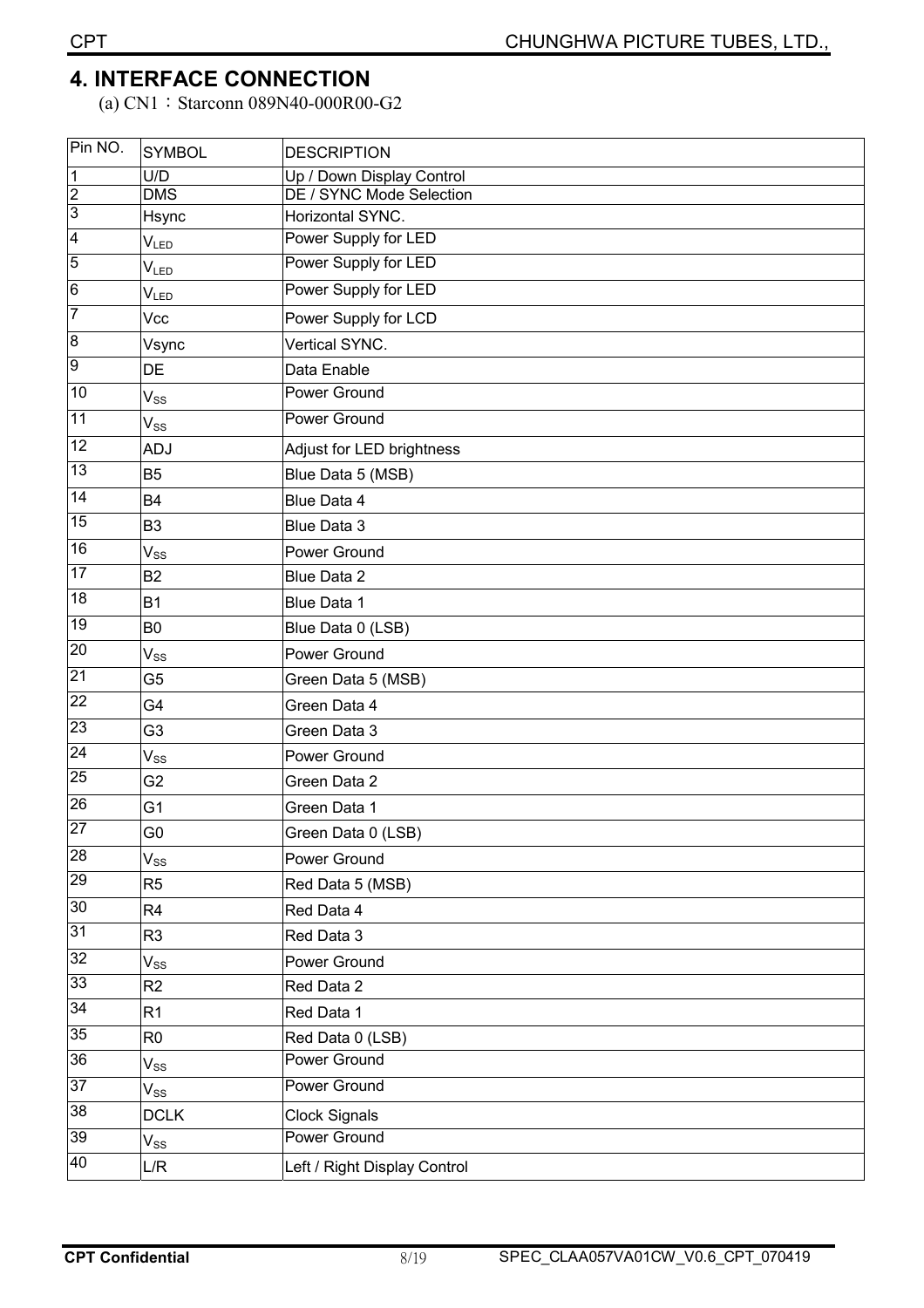#### Remarks: 1).ADJ adjust brightness to control Pin, Pulse duty the bigger the brighter.



2) ADJ signal =0~3.3V  $\cdot$  operation frequency:20±10KHZ



3) VSS Pin must ground contact, can not be floating.

|      | 4) U/D and L/R are controled function |
|------|---------------------------------------|
| 1 /R | U/D   Function                        |

| /R | U/D | <b>IFunction</b>                                     |
|----|-----|------------------------------------------------------|
|    |     | Normally display                                     |
|    |     | Left and Right opposite                              |
|    |     | Up and Down opposite                                 |
|    |     | Left and Right opposite $\cdot$ Up and Down opposite |

 $*$ 5) DMS (Selection DE / SYNC mode)

| DMS | Function  |
|-----|-----------|
|     | DE Mode   |
|     | SYNC Mode |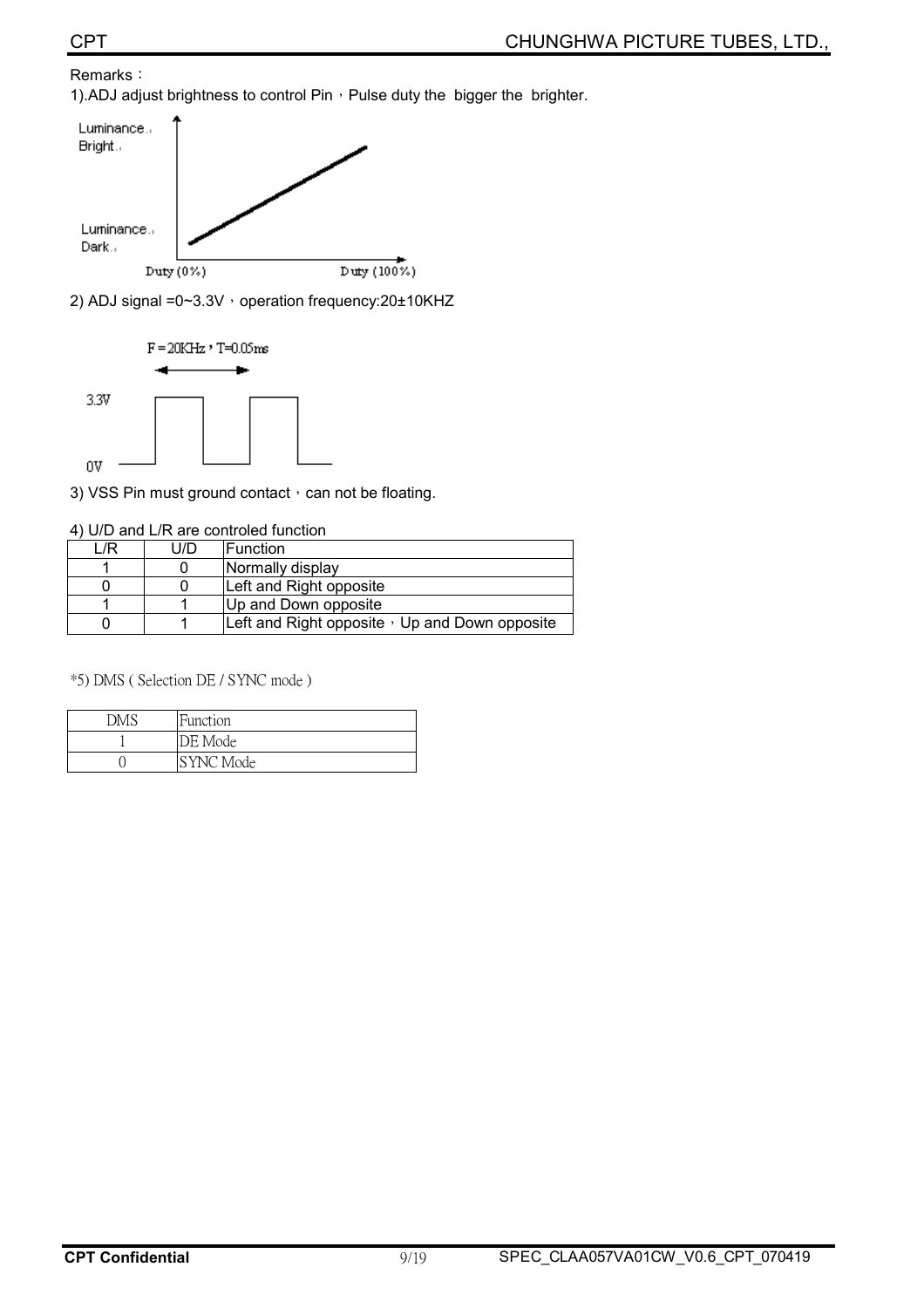# **5. INPUT SIGNAL(DE ONLY MODE)**

# **5.1 Timing Specification**

| characteristics  |                                             | <b>SYMBOL</b>  | MIN.         | TYP.         | MAX.        | <b>UNIT</b> | <b>REMARK</b> |
|------------------|---------------------------------------------|----------------|--------------|--------------|-------------|-------------|---------------|
|                  | Dot Clock                                   | Fosc           | 23           | 25           | 30          | <b>MHz</b>  |               |
| <b>DE MODE</b>   | Horizontal Period                           | $T_{\rm H}$    | 750          | 800          | 900         |             |               |
|                  | Horizontal Valid                            | THV            |              | 640          |             | Tosc        |               |
|                  | Horizontal Blank                            | THBK           | 110          | 160          | 260         |             |               |
|                  | Vertical Period                             | Tvp            | 515          | 525          | 560         |             |               |
|                  | Vertical Valid                              | Tvv            |              | 480          | $T_{\rm H}$ |             |               |
|                  | Vertical Blank                              | TVBK           | 35           | 45           | 80          |             |               |
|                  | Vertical Frequency                          | $F_v$          | 55           | 60           | 65          | Hz          |               |
| <b>SYNC MODE</b> | Horizontal Period                           | T <sub>H</sub> | 750          | 800          | 900         |             |               |
|                  | Horizontal Pulse Width                      | $T_{\rm HS}$   | 1            | 1            | 1           |             |               |
|                  | Horizontal Pulse Width<br>+ Back Proch      | THPWB          | 46           | 46           | 46          | Tosc        |               |
|                  | Horizontal Front Proch                      | THF            | 64           | 114          | 214         |             |               |
|                  | Horizontal Valid                            | $T_{\rm HV}$   |              | 640          |             |             |               |
|                  | Vertical Period                             | $T_{VP}$       | 515          | 525          | 560         |             |               |
|                  | Vertical Pulse Width                        | Tvs            | $\mathbf{1}$ | $\mathbf{1}$ | 1           |             |               |
|                  | Vertical Pulse Width +<br><b>Back Proch</b> | TVPWB          | 34           | 34           | 34          | TH          |               |
|                  | Vertical Front Proch                        | $T_{VF}$       | $\mathbf{1}$ | 11           | 46          |             |               |
|                  | Vertical Valid                              | 480<br>Tvv     |              |              |             |             |               |
|                  | Vertical Frequency                          | $F_v$          | 55           | 60           | 65          | Hz          |               |

5.2 Timing sequence(Timing chart)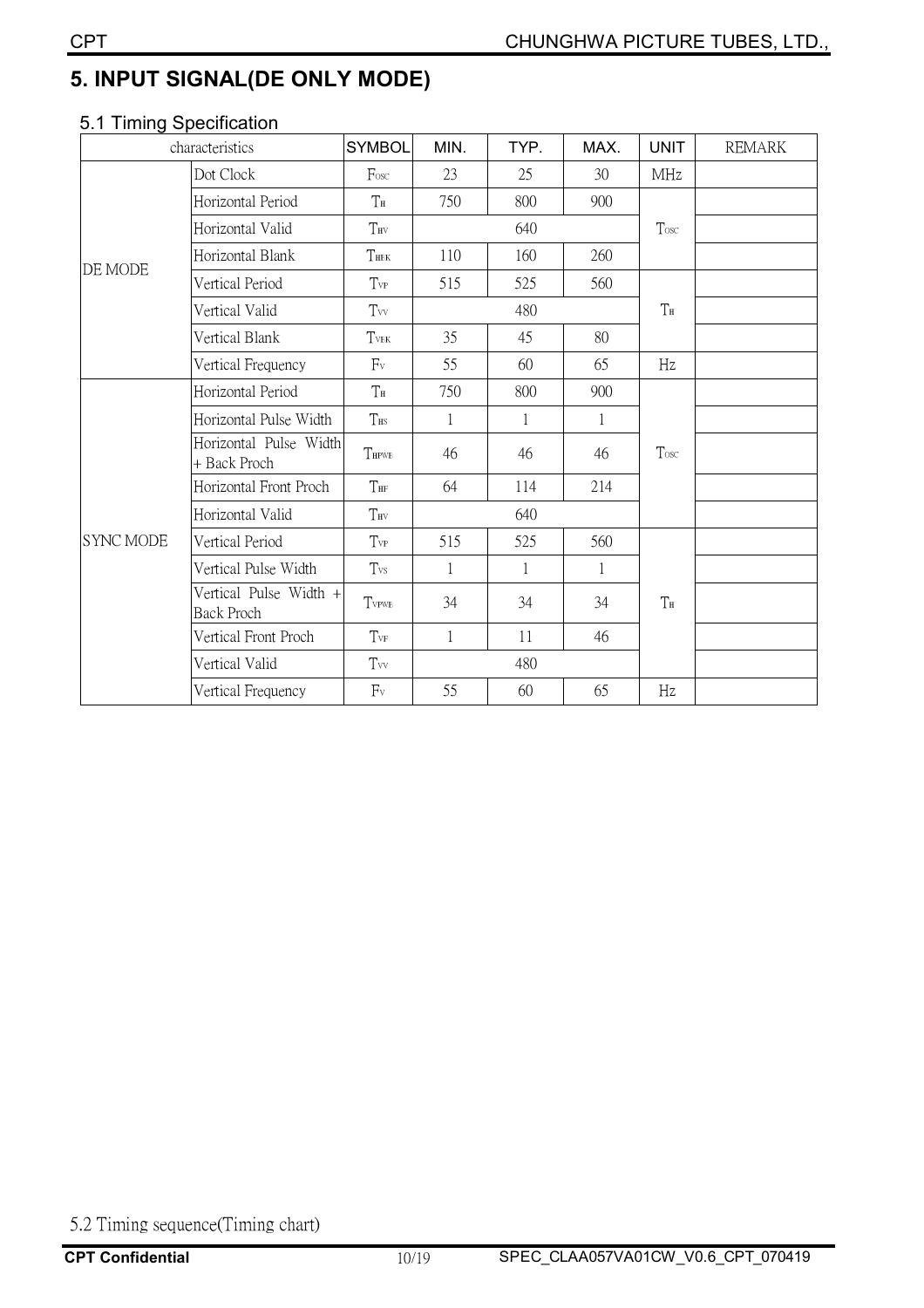

Vertical Timing Sequence



DE mode Timing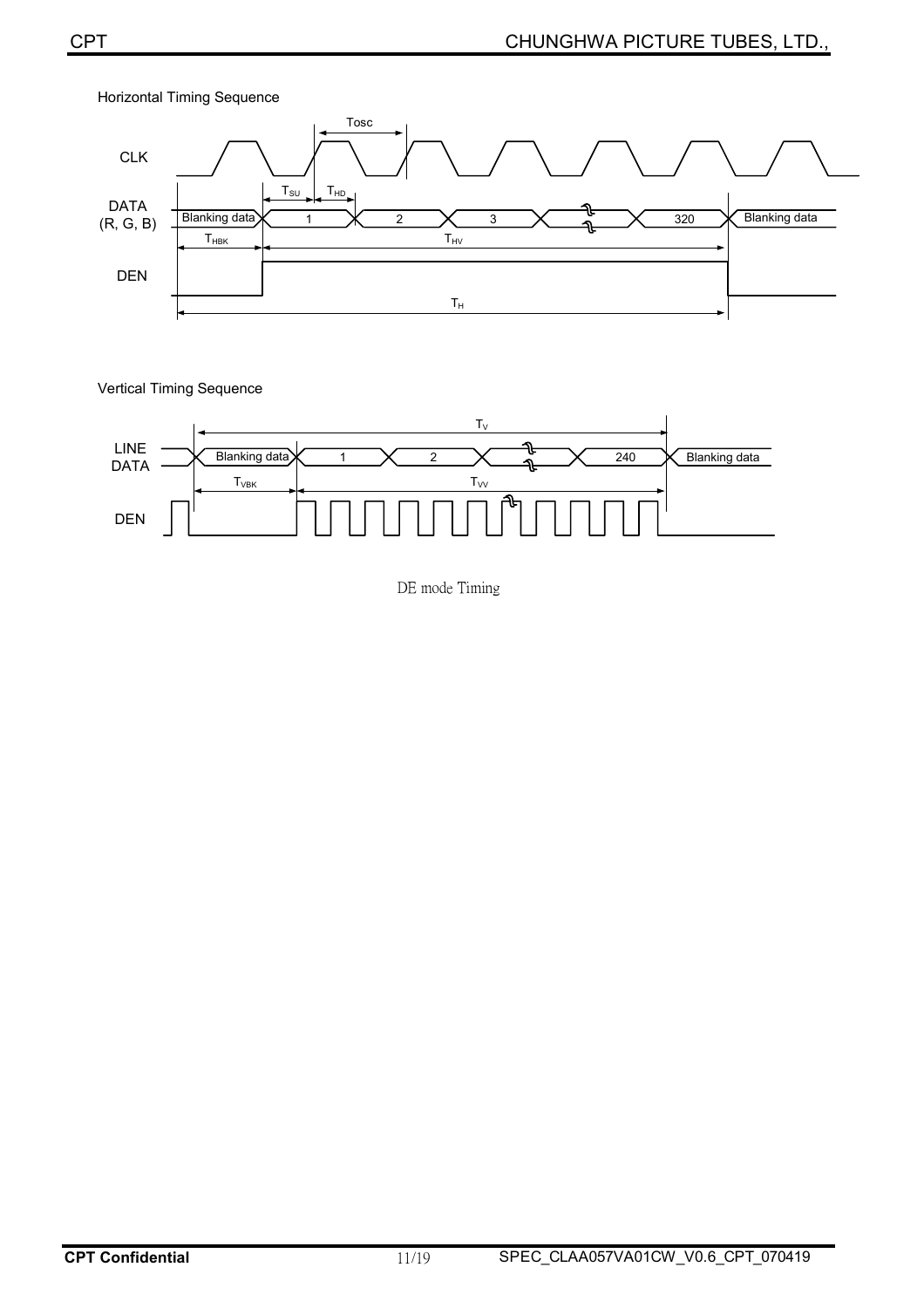#### CPT CHUNGHWA PICTURE TUBES, LTD.,



Sync mode Timing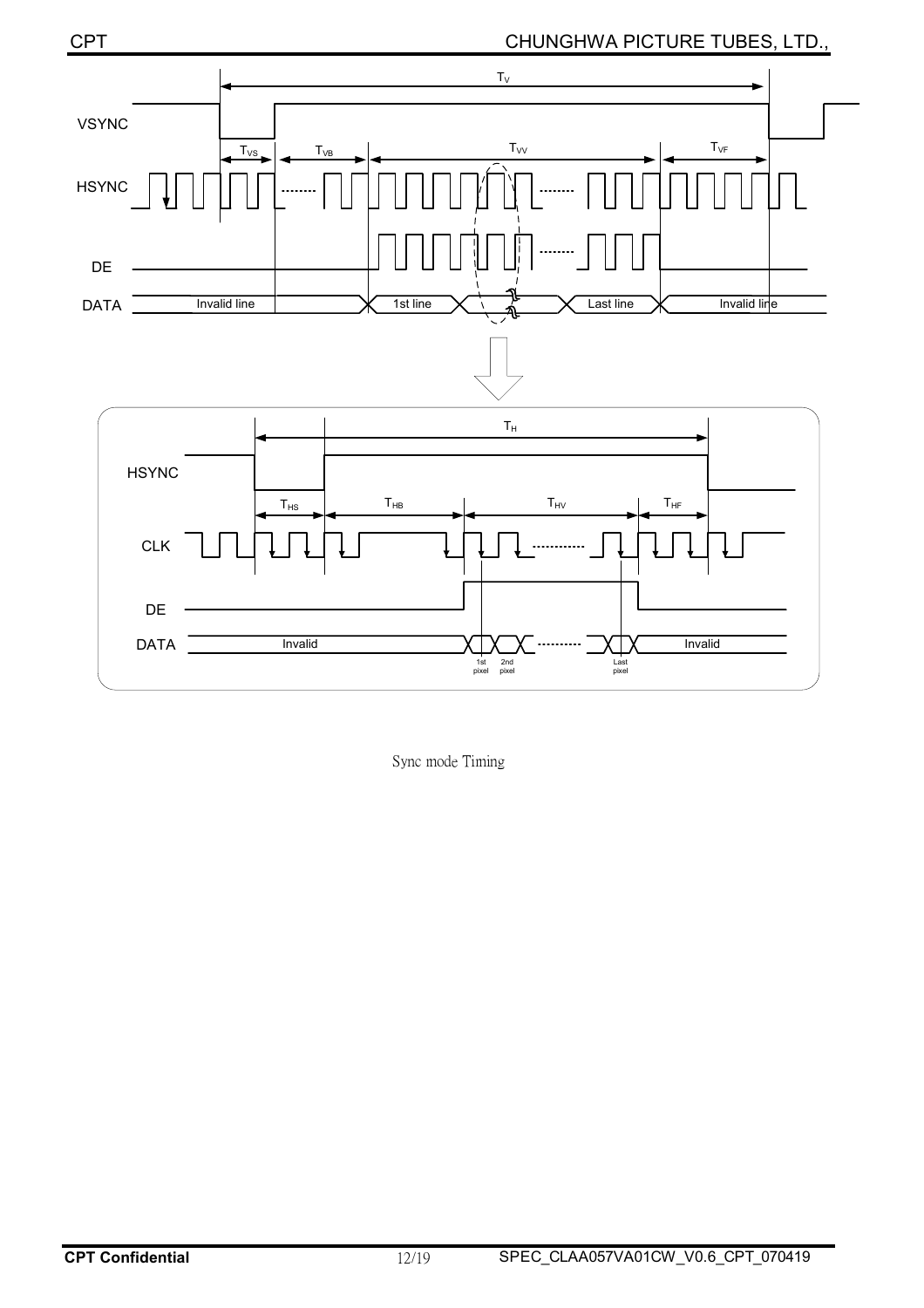#### 5.3 Color Data Assignment

| <b>COLOR</b> | <b>INPUT</b>   | R DATA         |                |                | <b>G DATA</b>  |                |                |                |                | <b>B DATA</b>  |                |                |                |                |                |                  |                |                |                |
|--------------|----------------|----------------|----------------|----------------|----------------|----------------|----------------|----------------|----------------|----------------|----------------|----------------|----------------|----------------|----------------|------------------|----------------|----------------|----------------|
|              | <b>DATA</b>    | R5             | R4             | R3             | R <sub>2</sub> | R1             | R <sub>0</sub> | G <sub>5</sub> | G4             | G <sub>3</sub> | G <sub>2</sub> | G1             | G <sub>0</sub> | B <sub>5</sub> | B <sub>4</sub> | B <sub>3</sub>   | B2             | B1             | B <sub>0</sub> |
|              |                | MSB            |                |                |                |                | LSB            | <b>MSB</b>     |                |                |                |                | <b>LSB</b>     | <b>MSB</b>     |                |                  |                |                | LSB            |
|              | <b>BLACK</b>   | $\overline{0}$ | $\overline{0}$ | $\overline{0}$ | $\overline{0}$ | $\overline{0}$ | $\overline{0}$ | $\overline{0}$ | $\Omega$       | $\theta$       | $\overline{0}$ | $\overline{0}$ | $\theta$       | $\theta$       | $\theta$       | $\theta$         | $\theta$       | $\overline{0}$ | $\theta$       |
|              | RED(63)        | 1              | 1              | $\mathbf{1}$   | $\mathbf{1}$   | 1              | $\mathbf{1}$   | $\overline{0}$ | $\overline{0}$ | $\overline{0}$ | $\overline{0}$ | $\overline{0}$ | $\overline{0}$ | $\overline{0}$ | $\overline{0}$ | $\overline{0}$   | $\overline{0}$ | $\overline{0}$ | $\mathbf{0}$   |
| <b>BASIC</b> | GREEN(63)      | $\overline{0}$ | $\overline{0}$ | $\overline{0}$ | $\overline{0}$ | $\overline{0}$ | $\overline{0}$ | $\mathbf{1}$   | 1              | 1              | 1              | 1              | $\mathbf{1}$   | $\theta$       | $\overline{0}$ | $\overline{0}$   | $\overline{0}$ | $\overline{0}$ | $\overline{0}$ |
| <b>COLOR</b> | BLUE(63)       | $\overline{0}$ | $\overline{0}$ | $\overline{0}$ | $\overline{0}$ | $\overline{0}$ | $\overline{0}$ | $\overline{0}$ | $\overline{0}$ | $\overline{0}$ | $\theta$       | $\theta$       | $\overline{0}$ | 1              | $\mathbf{1}$   | 1                | 1              | $\mathbf{1}$   | 1              |
|              | <b>CYAN</b>    | $\overline{0}$ | $\theta$       | $\overline{0}$ | $\overline{0}$ | $\overline{0}$ | $\overline{0}$ | $\mathbf{1}$   | $\mathbf{1}$   | $\mathbf{1}$   | $\mathbf{1}$   | 1              | $\mathbf{1}$   | 1              | $\mathbf{1}$   | $\mathbf{1}$     | $\mathbf{1}$   | $\mathbf{1}$   | 1              |
|              | <b>MAGENTA</b> | 1              | 1              | 1              | $\mathbf{1}$   | 1              | $\mathbf{1}$   | $\overline{0}$ | $\overline{0}$ | $\overline{0}$ | $\overline{0}$ | $\theta$       | $\overline{0}$ | 1              | 1              | 1                | 1              | 1              | 1              |
|              | <b>YELLOW</b>  | 1              | 1              | 1              | $\mathbf{1}$   | 1              | $\mathbf{1}$   | $\mathbf{1}$   | 1              | 1              | $\mathbf 1$    | 1              | 1              | $\theta$       | $\overline{0}$ | $\overline{0}$   | $\overline{0}$ | $\overline{0}$ | $\overline{0}$ |
|              | WHITE          | $\mathbf{1}$   | $\mathbf{1}$   | $\mathbf{1}$   | $\mathbf{1}$   | $\mathbf{1}$   | $\mathbf{1}$   | $\mathbf{1}$   | $\mathbf{1}$   | $\mathbf{1}$   | $\mathbf{1}$   | $\mathbf{1}$   | $\mathbf{1}$   | $\mathbf{1}$   | $\mathbf{1}$   | $\mathbf{1}$     | $\mathbf{1}$   | $\mathbf{1}$   | $\mathbf{1}$   |
|              | RED(0)         | $\overline{0}$ | $\overline{0}$ | $\overline{0}$ | $\overline{0}$ | $\overline{0}$ | $\overline{0}$ | $\overline{0}$ | $\overline{0}$ | $\overline{0}$ | $\overline{0}$ | $\theta$       | $\overline{0}$ | $\overline{0}$ | $\overline{0}$ | $\overline{0}$   | $\overline{0}$ | $\overline{0}$ | $\overline{0}$ |
|              | RED(1)         | $\overline{0}$ | $\overline{0}$ | $\theta$       | $\overline{0}$ | $\mathbf{0}$   | $\mathbf{1}$   | $\overline{0}$ | $\overline{0}$ | $\theta$       | $\theta$       | $\overline{0}$ | $\overline{0}$ | $\overline{0}$ | $\overline{0}$ | $\overline{0}$   | $\overline{0}$ | $\overline{0}$ | $\overline{0}$ |
|              | RED(2)         | $\overline{0}$ | $\overline{0}$ | $\overline{0}$ | $\overline{0}$ | $\mathbf{1}$   | $\overline{0}$ | $\overline{0}$ | $\overline{0}$ | $\theta$       | $\overline{0}$ | $\theta$       | $\overline{0}$ | $\overline{0}$ | $\overline{0}$ | $\overline{0}$   | $\overline{0}$ | $\overline{0}$ | $\overline{0}$ |
| <b>RED</b>   |                |                |                |                |                |                |                |                |                |                |                |                |                |                |                |                  |                |                |                |
|              |                |                |                |                |                |                |                |                |                |                |                |                |                |                |                |                  |                |                |                |
|              | RED(62)        | $\mathbf{1}$   | $\mathbf{1}$   | $\mathbf{1}$   | $\mathbf{1}$   | $\mathbf{1}$   | $\overline{0}$ | $\overline{0}$ | $\overline{0}$ | $\overline{0}$ | $\overline{0}$ | $\theta$       | $\overline{0}$ | $\mathbf{0}$   | $\overline{0}$ | $\overline{0}$   | $\overline{0}$ | $\theta$       | $\overline{0}$ |
|              | RED(63)        | 1              | 1              | 1              | 1              | 1              | $\mathbf{1}$   | $\overline{0}$ | $\Omega$       | $\overline{0}$ | $\overline{0}$ | $\Omega$       | $\overline{0}$ | $\overline{0}$ | $\overline{0}$ | $\left( \right)$ | $\overline{0}$ | $\Omega$       | $\overline{0}$ |
|              | GREEN(0)       | $\overline{0}$ | $\overline{0}$ | $\theta$       | $\overline{0}$ | $\theta$       | $\overline{0}$ | $\overline{0}$ | $\overline{0}$ | $\Omega$       | $\overline{0}$ | $\Omega$       | $\mathbf{0}$   | $\Omega$       | $\overline{0}$ | $\overline{0}$   | $\Omega$       | $\overline{0}$ | $\overline{0}$ |
|              | GREEN(1)       | $\overline{0}$ | $\overline{0}$ | $\overline{0}$ | $\overline{0}$ | $\overline{0}$ | $\overline{0}$ | $\overline{0}$ | $\overline{0}$ | $\overline{0}$ | $\overline{0}$ | $\overline{0}$ | $\mathbf{1}$   | $\overline{0}$ | $\overline{0}$ | $\overline{0}$   | $\overline{0}$ | $\overline{0}$ | $\overline{0}$ |
|              | GREEN(2)       | $\overline{0}$ | $\overline{0}$ | $\overline{0}$ | $\overline{0}$ | $\theta$       | $\overline{0}$ | $\overline{0}$ | $\overline{0}$ | $\overline{0}$ | $\overline{0}$ | 1              | $\overline{0}$ | $\overline{0}$ | $\overline{0}$ | $\overline{0}$   | $\overline{0}$ | $\overline{0}$ | $\overline{0}$ |
| <b>GREEN</b> |                |                |                |                |                |                |                |                |                |                |                |                |                |                |                |                  |                |                |                |
|              |                |                |                |                |                |                |                |                |                |                |                |                |                |                |                |                  |                |                |                |
|              | GREEN(62)      | $\overline{0}$ | $\overline{0}$ | $\overline{0}$ | $\overline{0}$ | $\overline{0}$ | $\overline{0}$ | $\mathbf{1}$   | $\mathbf{1}$   | 1              | $\mathbf{1}$   | 1              | $\overline{0}$ | $\overline{0}$ | $\overline{0}$ | $\overline{0}$   | $\overline{0}$ | $\overline{0}$ | $\overline{0}$ |
|              | GREEN(63)      | $\overline{0}$ | $\theta$       | $\overline{0}$ | $\overline{0}$ | $\overline{0}$ | $\theta$       | $\mathbf{1}$   | $\mathbf{1}$   | 1              | $\mathbf 1$    | 1              | $\mathbf{1}$   | $\overline{0}$ | $\theta$       | $\overline{0}$   | $\overline{0}$ | $\overline{0}$ | $\theta$       |
|              | BLUE(0)        | $\overline{0}$ | $\overline{0}$ | $\theta$       | $\overline{0}$ | $\overline{0}$ | $\overline{0}$ | $\overline{0}$ | $\theta$       | $\Omega$       | $\overline{0}$ | $\theta$       | $\theta$       | $\Omega$       | $\left($       | $\overline{0}$   | $\overline{0}$ | $\overline{0}$ | $\overline{0}$ |
|              | BLUE(1)        | $\overline{0}$ | $\theta$       | $\overline{0}$ | $\overline{0}$ | $\overline{0}$ | $\overline{0}$ | $\overline{0}$ | $\theta$       | $\theta$       | $\overline{0}$ | $\overline{0}$ | $\overline{0}$ | $\overline{0}$ | $\overline{0}$ | $\theta$         | $\overline{0}$ | $\overline{0}$ | 1              |
|              | BLUE(2)        | $\overline{0}$ | $\overline{0}$ | $\overline{0}$ | $\overline{0}$ | $\overline{0}$ | $\overline{0}$ | $\overline{0}$ | $\overline{0}$ | $\overline{0}$ | $\overline{0}$ | $\Omega$       | $\overline{0}$ | $\overline{0}$ | $\overline{0}$ | $\overline{0}$   | $\overline{0}$ | $\mathbf{1}$   | $\overline{0}$ |
| <b>BLUE</b>  |                |                |                |                |                |                |                |                |                |                |                |                |                |                |                |                  |                |                |                |
|              |                |                |                |                |                |                |                |                |                |                |                |                |                |                |                |                  |                |                |                |
|              | BLUE(62)       | $\overline{0}$ | $\theta$       | $\theta$       | $\overline{0}$ | $\overline{0}$ | $\theta$       | $\theta$       | $\mathbf{0}$   | $\overline{0}$ | $\overline{0}$ | $\theta$       | $\overline{0}$ | 1              | $\mathbf{1}$   | $\mathbf{1}$     | 1              | $\mathbf{1}$   | $\theta$       |
|              | BLUE(63)       | $\overline{0}$ | $\overline{0}$ | $\overline{0}$ | $\overline{0}$ | $\overline{0}$ | $\overline{0}$ | $\overline{0}$ | $\overline{0}$ | $\overline{0}$ | $\overline{0}$ | $\overline{0}$ | $\overline{0}$ | $\mathbf{1}$   | $\mathbf{1}$   | $\mathbf{1}$     | $\mathbf{1}$   | $\mathbf{1}$   | $\mathbf{1}$   |

Remark<sub>s</sub>:

(1) Definition of Gray Scale

color(n): n is series of Gray Scale

The more n value is, the bright Gray Scale.

(2)Data:1-High,0-Low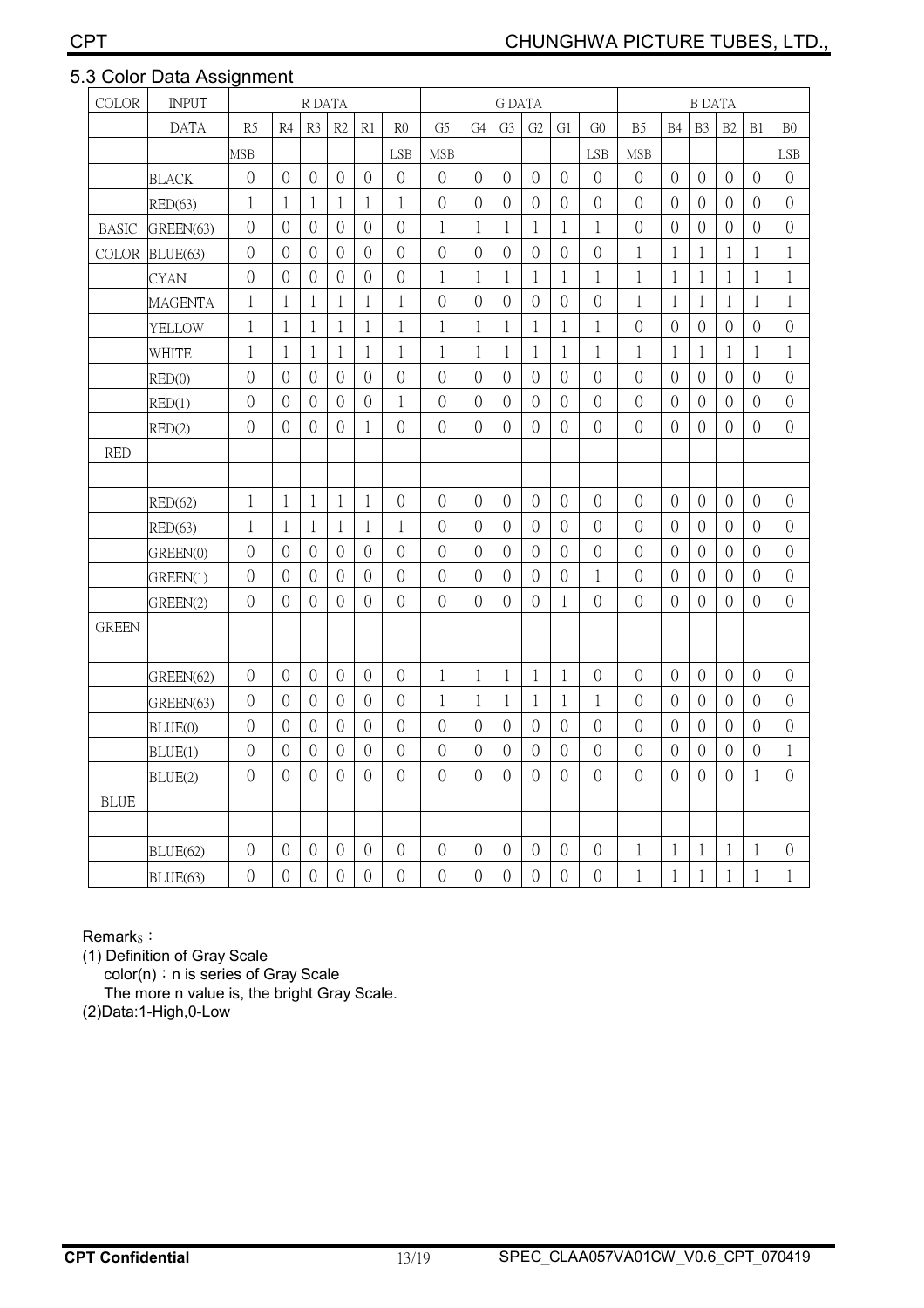#### **6. BLOCK DIAGRAM**

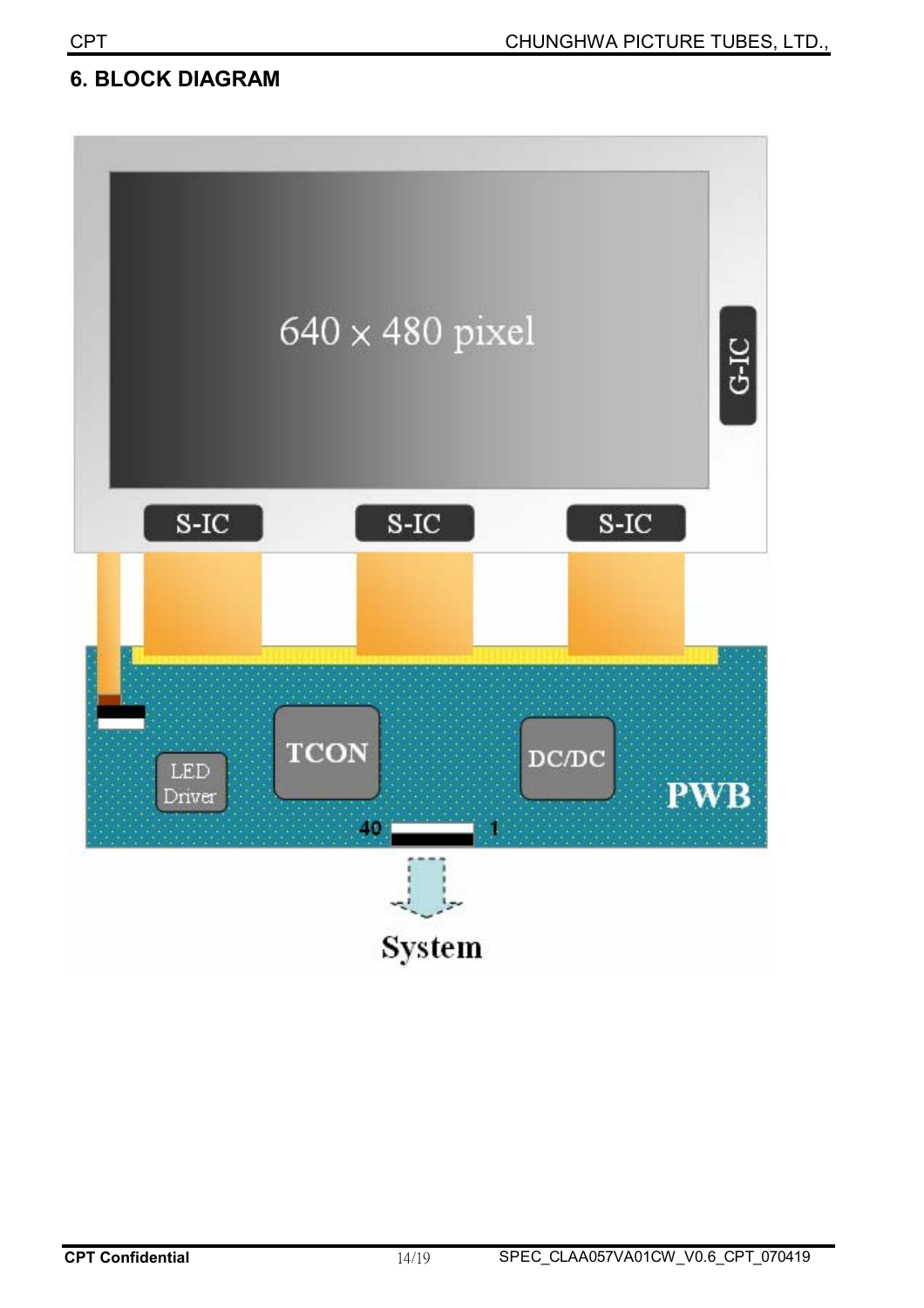## **7. MECHANICAL DIMENSION**

#### 7.1 Front Side [Unit : mm]

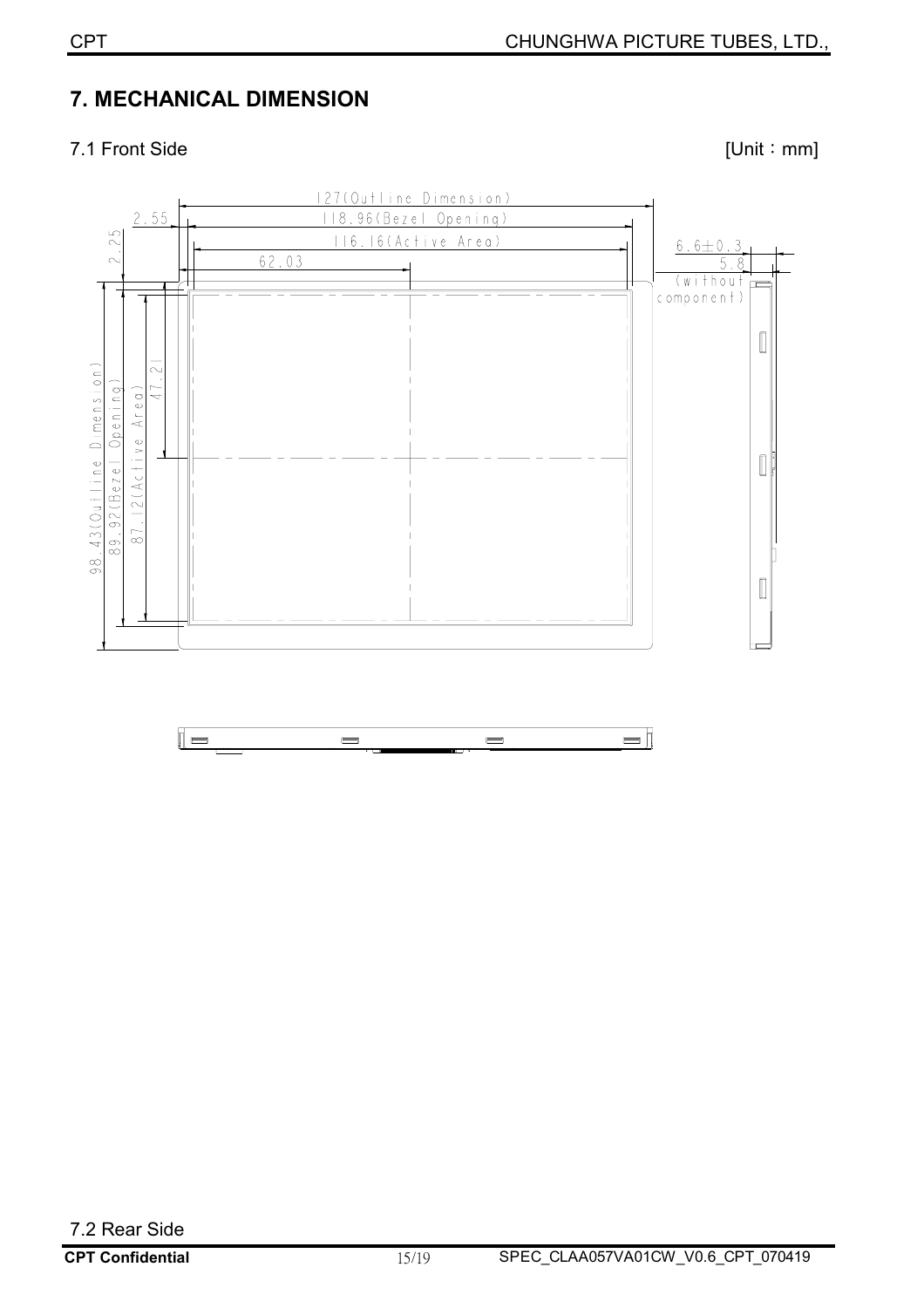



Remark: Un-indication tolerance is ±0.3mm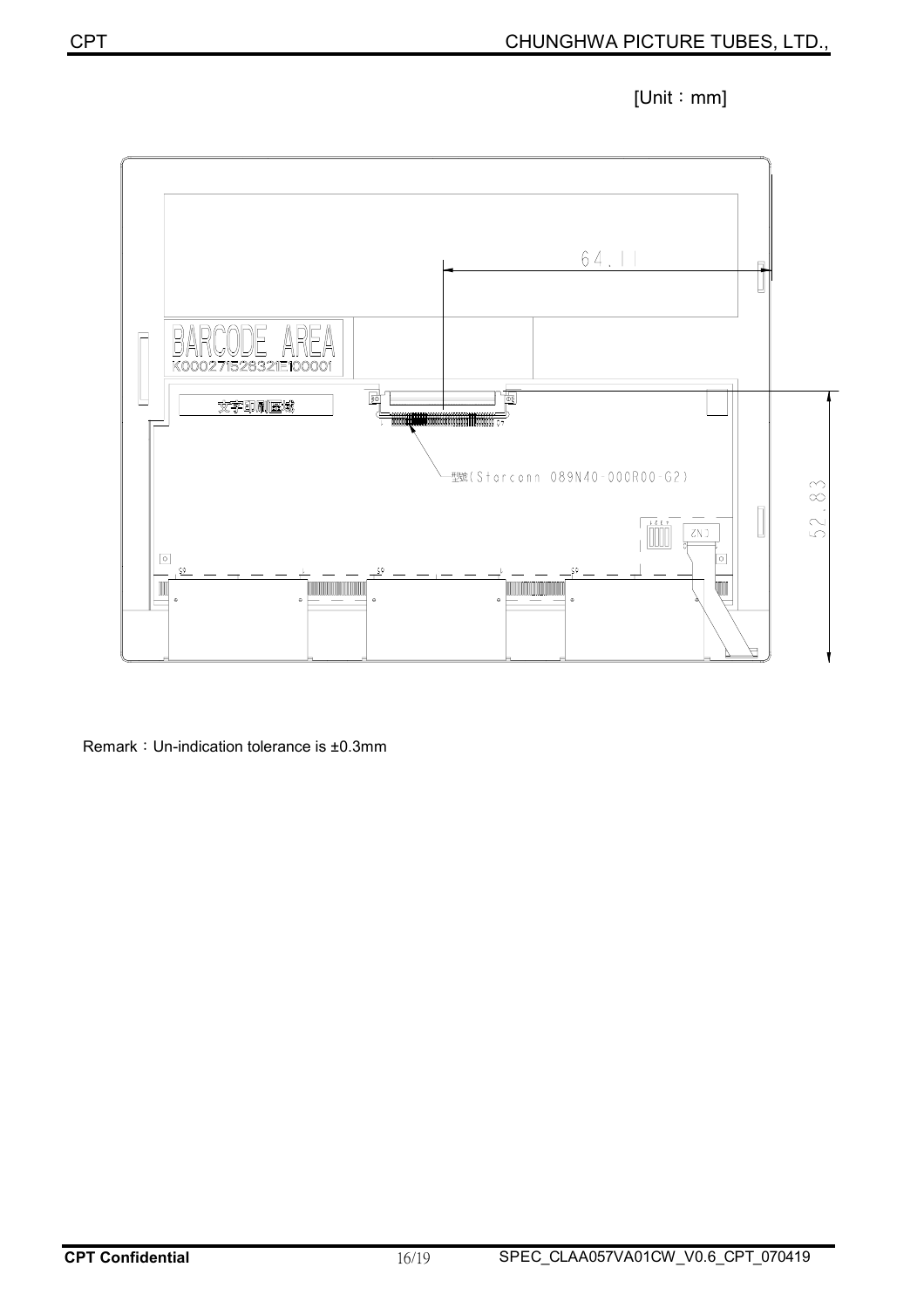# **8. OPTICAL CHARACTERISTICS**

| <b>ITEM</b>                                |             | <b>SYMBOL</b>       | <b>CONDITION</b> | MIN.           | TYP.           | MAX.           | <b>UNIT</b>     | Remarks     |  |
|--------------------------------------------|-------------|---------------------|------------------|----------------|----------------|----------------|-----------------|-------------|--|
| Constrast Ratio                            |             | CR.                 | Point-5          | 200            | 300            |                |                 | $*1)*2)*3)$ |  |
| Luminance                                  |             | Lw                  | Point-5          | 180            | 220            | --             | $\text{cd/m}^2$ | *1)*3)      |  |
| Luminance Uniformity                       |             | $\Delta \mathsf{L}$ |                  | 70             | 80             | --             | $\frac{0}{0}$   | *1)*3)      |  |
| <b>Response Time</b><br>(White - Black)    |             | $Tr+Tf$             | Point-5          | --             | 30             | 50             | ms              | $*1)*3*5)$  |  |
| Horizontal<br>Viewing<br>Angle<br>Vertical |             | $\phi$              | $CR \ge 10$      | 120            | 140            |                | $\circ$         | $*1)*2)*4)$ |  |
|                                            |             | $\theta$            | Point-5          | 80             | 100            |                | $\circ$         | $*1)*2)*4)$ |  |
|                                            | White       | Wx<br>Wy            |                  | 0.283<br>0.299 | 0.313<br>0.329 | 0.343<br>0.359 |                 | $*1)*3)$    |  |
| Color<br>Coordinate                        | Red         | Rx<br>Ry            |                  | 0.580<br>0.306 | 0.610<br>0.336 | 0.640<br>0.366 |                 |             |  |
|                                            | Green       | Gx<br>Gy            | Point-5          | 0.300<br>0.544 | 0.330<br>0.574 | 0.360<br>0.604 |                 |             |  |
|                                            | <b>Blue</b> | Bx<br>By            |                  | 0.116<br>0.080 | 0.146<br>0.110 | 0.176<br>0.140 |                 |             |  |

Remark<sub>s</sub>:

\*1)Measure condition:  $25^\circ C \pm 2^\circ C$ , 60±10%RH, under10 Lux in the dark room.BM-5A (TOPCON), viewing angle $2^\circ \cdot \text{VCC}=3.3\text{V} \cdot \text{VDD}=3.3\text{V}$ .



\*2) Definition of contrast ratio:

Contrast Ratio (CR)= (White) Luminance of ON ÷ (Black) Luminance of OFF

<sup>\*3)</sup> Definition of luminance: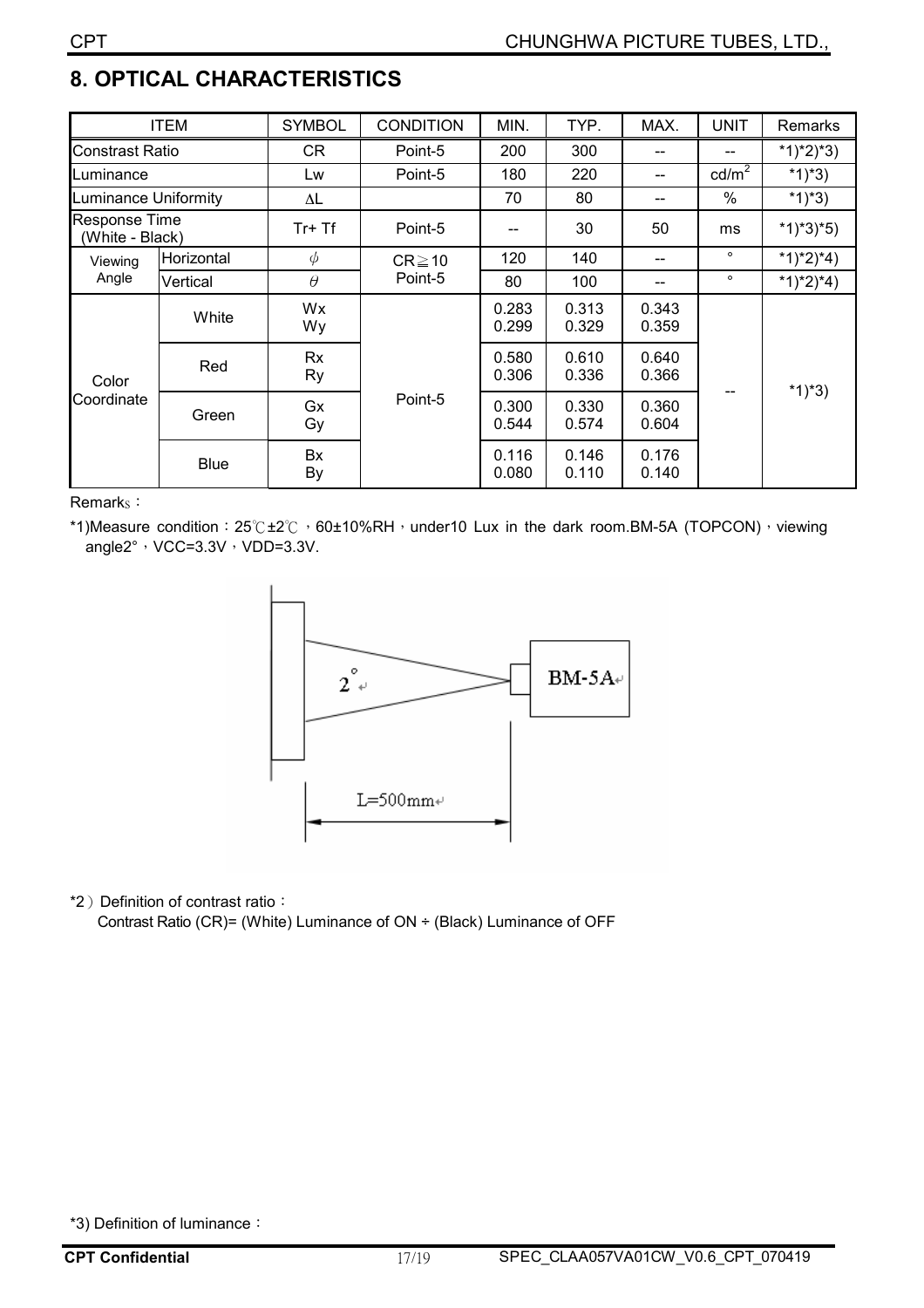Definition of Luminance Uniformity:

Measure white luminance on the point 5 as figure 8-1

Measure white luminance on the point1~9 as figure8-1  $\triangle$ L = [L(MIN)/L(MAX)]×100%



Fig8-1 Measuring point

\*4) Definition of Viewing Angle( $\theta, \psi$ ), refer to Fig8-2 as below :



Fig8-2 Definition of Viewing Angle

\*5) Definition of Response Time.(White-Black)



Fig8-3 Definition of Response Time(White-Black)